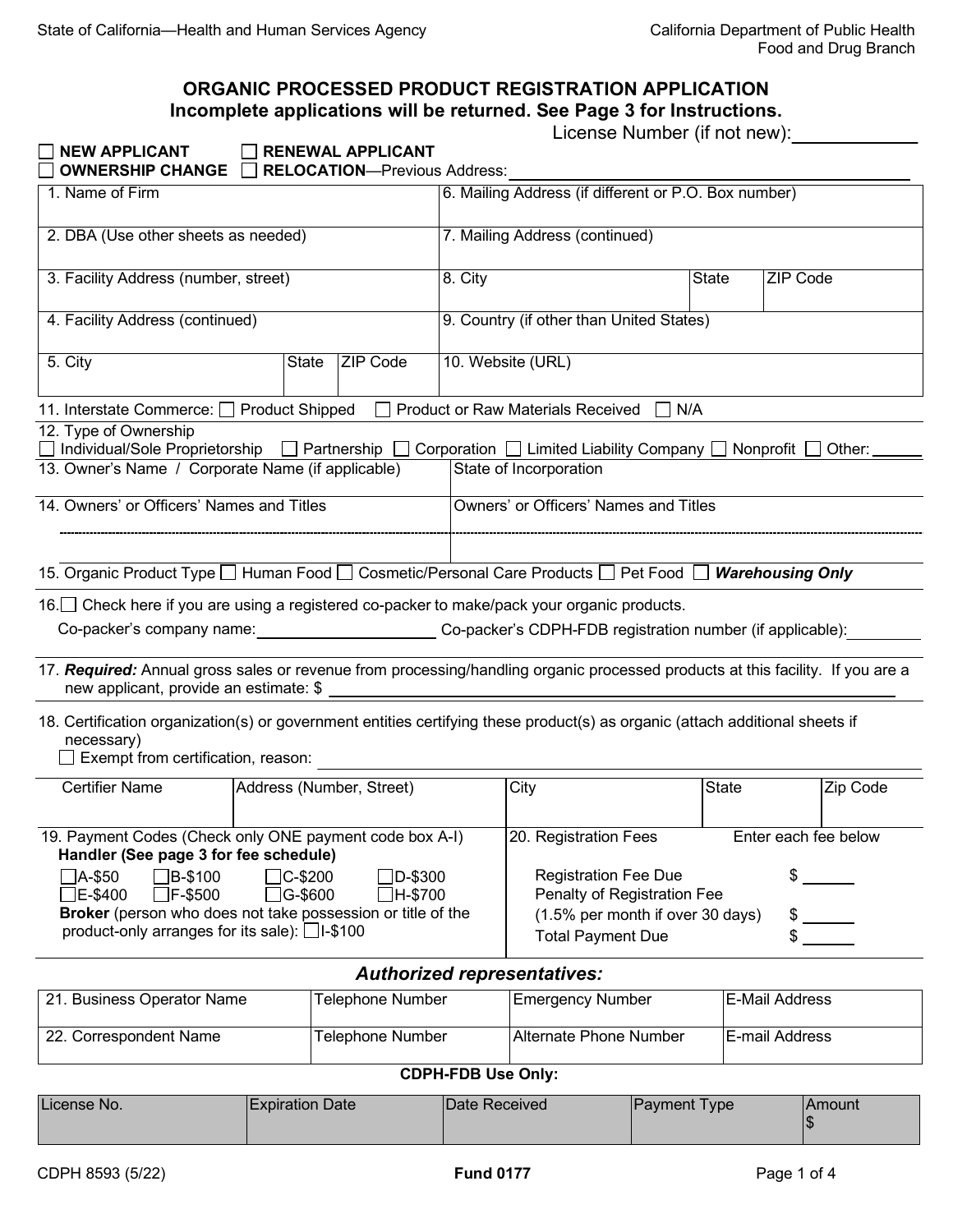| Check                                                                                                     |            |                                                                                                           |         | Total Qty   Total Qty |                                  |
|-----------------------------------------------------------------------------------------------------------|------------|-----------------------------------------------------------------------------------------------------------|---------|-----------------------|----------------------------------|
| all That                                                                                                  | Code       | <b>REQUIRED- IF LEFT BLANK APPLICATION WILL BE DENIED</b>                                                 | Handled | <b>Brokered</b>       | Check                            |
| Apply                                                                                                     |            |                                                                                                           | (24)    | (25)                  | applicable unit                  |
| (23)                                                                                                      |            | <b>Commodity (Finished Products Only)</b>                                                                 |         |                       | of measure                       |
|                                                                                                           | 10         | Soft Drinks. Carbonated and Noncarbonated: Water                                                          |         |                       | ∃lbs ⊥<br>∃gaL                   |
|                                                                                                           | 20         | Beverage Bases, Liquid and Drv                                                                            |         |                       | llbs<br><u>aal</u>               |
|                                                                                                           | 30         | Coffee and Tea                                                                                            |         |                       | llbs<br>aal                      |
|                                                                                                           | 40         | Alcoholic and Malt Beverages. Wines. Distilled Liquor                                                     |         |                       | lbs<br>aal                       |
|                                                                                                           | 50<br>60   | Bread, Rolls, Buns, Sweet Goods, and Crackers                                                             |         |                       | lbs<br>aal                       |
|                                                                                                           | 70         | <b>Custard and Cream-filled Sweet Goods</b><br><b>Macaroni and Noodle Products</b>                        |         |                       | lbs<br>aal<br>lbs                |
|                                                                                                           | 80         | <b>Breakfast Cereals, Ready to Eat</b>                                                                    |         |                       | aal<br>lbs<br>aal                |
|                                                                                                           | 90         | <b>Whole Grain and Beans, Bulk</b>                                                                        |         |                       | lbs<br>aal                       |
|                                                                                                           | 100        | Pretzels. Chips. Tortillas. and Specialty Items.                                                          |         |                       | lbs<br>aal                       |
|                                                                                                           | 110        | Processed Grains and Starch Products for Human Use                                                        |         |                       | lbs<br>aal                       |
|                                                                                                           | 120        | Prepared Mixes (Flour or Meal Based) Drv                                                                  |         |                       | lbs<br>aal                       |
|                                                                                                           | 130        | Candy. Chewing Gum. Chocolate and Cocoa Products                                                          |         |                       | lbs<br>aal                       |
|                                                                                                           | 140        | Syrups, Sugars, Honey                                                                                     |         |                       | lbs<br>aal                       |
|                                                                                                           | 150        | <b>Butter and Butter Products</b>                                                                         |         |                       | lbs<br>aal                       |
|                                                                                                           | 160        | <b>Cheese and Cheese Products</b>                                                                         |         |                       | lbs<br>aal                       |
|                                                                                                           | 170        | <b>Fluid Milk and Fluid Milk Products</b>                                                                 |         |                       | lbs<br>aal                       |
|                                                                                                           | 180        | <b>Dried Milk and Dried Milk Products</b>                                                                 |         |                       | lbs<br>aal                       |
|                                                                                                           | 190        | <b>Ice Cream and Related Products</b>                                                                     |         |                       | llbs<br>aal                      |
|                                                                                                           | 200        | <b>Eggs and Egg Products</b>                                                                              |         |                       | lbs<br>aal                       |
|                                                                                                           | 240        | <b>Spices and Salt</b>                                                                                    |         |                       | lbs<br>aal                       |
|                                                                                                           | 250        | <b>Extracts and Flavors</b>                                                                               |         |                       | lbs<br>aal                       |
|                                                                                                           | 260        | <b>Dressings and Condiments</b>                                                                           |         |                       | lbs<br>aal                       |
|                                                                                                           | 270        | <b>Fresh Fruits and Juices</b>                                                                            |         |                       | lbs<br>aal                       |
|                                                                                                           | 280        | <b>Frozen Fruits and Juices</b>                                                                           |         |                       | lbs<br>aal                       |
|                                                                                                           | 290        | <b>Canned Fruits, Juice Concentrates, and Nectars</b>                                                     |         |                       | lbs<br>aal                       |
|                                                                                                           | 300        | <b>Dried Fruits</b>                                                                                       |         |                       | lbs<br>aal                       |
|                                                                                                           | 310        | Jams. Jellies. Preserves. and Butters.                                                                    |         |                       | lbs<br>aal                       |
|                                                                                                           | 320        | <b>Fruit Products including Olives</b>                                                                    |         |                       | lbs<br><u>aal</u>                |
|                                                                                                           | 330        | <b>Animal Feeds</b>                                                                                       |         |                       | lbs<br><u>aal</u>                |
|                                                                                                           | 340        | <b>By-Products for Animal Feeds</b>                                                                       |         |                       | lbs<br><u>aal</u>                |
|                                                                                                           | 350<br>360 | <b>Meat and Meat Products</b><br><b>Nuts and Nut Products</b>                                             |         |                       | lbs<br>aal                       |
|                                                                                                           | 370        | Vegetable Oil Seed. Oil Stock, and Crude Oil                                                              |         |                       | $\Box$ lbs<br><u>dal</u>         |
|                                                                                                           | 380        | Refined Vegetable Oil/Shortening and Margarine                                                            |         |                       | llbs<br><u>aal</u><br>llbs       |
|                                                                                                           | 390        | <b>Fresh Vegetables</b>                                                                                   |         |                       | <u>aal</u><br>llbs<br><u>aal</u> |
|                                                                                                           | 400        | <b>Frozen Vegetables and Juices</b>                                                                       |         |                       | llbs<br><u>oal</u>               |
|                                                                                                           | 410        | Canned Vegetables and Juices                                                                              |         |                       | llbs<br><u>aal</u>               |
|                                                                                                           | 420        | <b>Dried and Dehvdrated Vegetables</b>                                                                    |         |                       | llbs<br><u>oal</u>               |
|                                                                                                           | 430        | Cured and Processed Vegetable Products. Tofu                                                              |         |                       | llbs<br><u>aal</u>               |
|                                                                                                           | 440        | <b>IDry Dessert and Pudding Mixes</b>                                                                     |         |                       | llbs<br><u>oal</u>               |
|                                                                                                           | 450        | Multiple Foods, Pre-packaged Meals, Frozen Dinners                                                        |         |                       | llbs<br><u>aal</u>               |
|                                                                                                           | 460        | Miscellaneous Food Use Items. Ice                                                                         |         |                       | llbs<br><u>aal</u>               |
|                                                                                                           | 470        | <b>Multiple Food Warehouse</b>                                                                            |         |                       | llbs<br><u>aal</u>               |
|                                                                                                           | 480        | <b>Food Chemicals</b>                                                                                     |         |                       | llbs<br><u>oal</u>               |
|                                                                                                           | 490        | Infant, Junior, and Geriatric Foods                                                                       |         |                       | llbs<br><u>aal</u>               |
|                                                                                                           | 500        | Miscellaneous Dietary Food Items. Specialties.                                                            |         |                       | llbs<br><u>aal</u>               |
|                                                                                                           |            | 550   Vitamins, Other Nutritional Supplements                                                             |         |                       | llbs<br><u>aal</u>               |
|                                                                                                           | 910        | Cosmetics                                                                                                 |         |                       | llbs<br>lgal                     |
|                                                                                                           |            | The Food and Drug Branch MUST BE NOTIFIED IMMEDIATELY of any changes in the above information             |         |                       |                                  |
| as provided by California Health and Safety Code, Section 112750. Under penalties of perjury, I, The      |            |                                                                                                           |         |                       |                                  |
|                                                                                                           |            | Owner, declare that the information included with this application and all attachments are true, correct, |         |                       |                                  |
| and complete. I also give permission for the below authorized representatives and/or signatories to speak |            |                                                                                                           |         |                       |                                  |
|                                                                                                           |            | about the application with CDPH.                                                                          |         |                       |                                  |

| 26. Owner's Signature | Owner's Printed Name | Title | <b>IDate</b> |
|-----------------------|----------------------|-------|--------------|
|                       |                      | )WNER |              |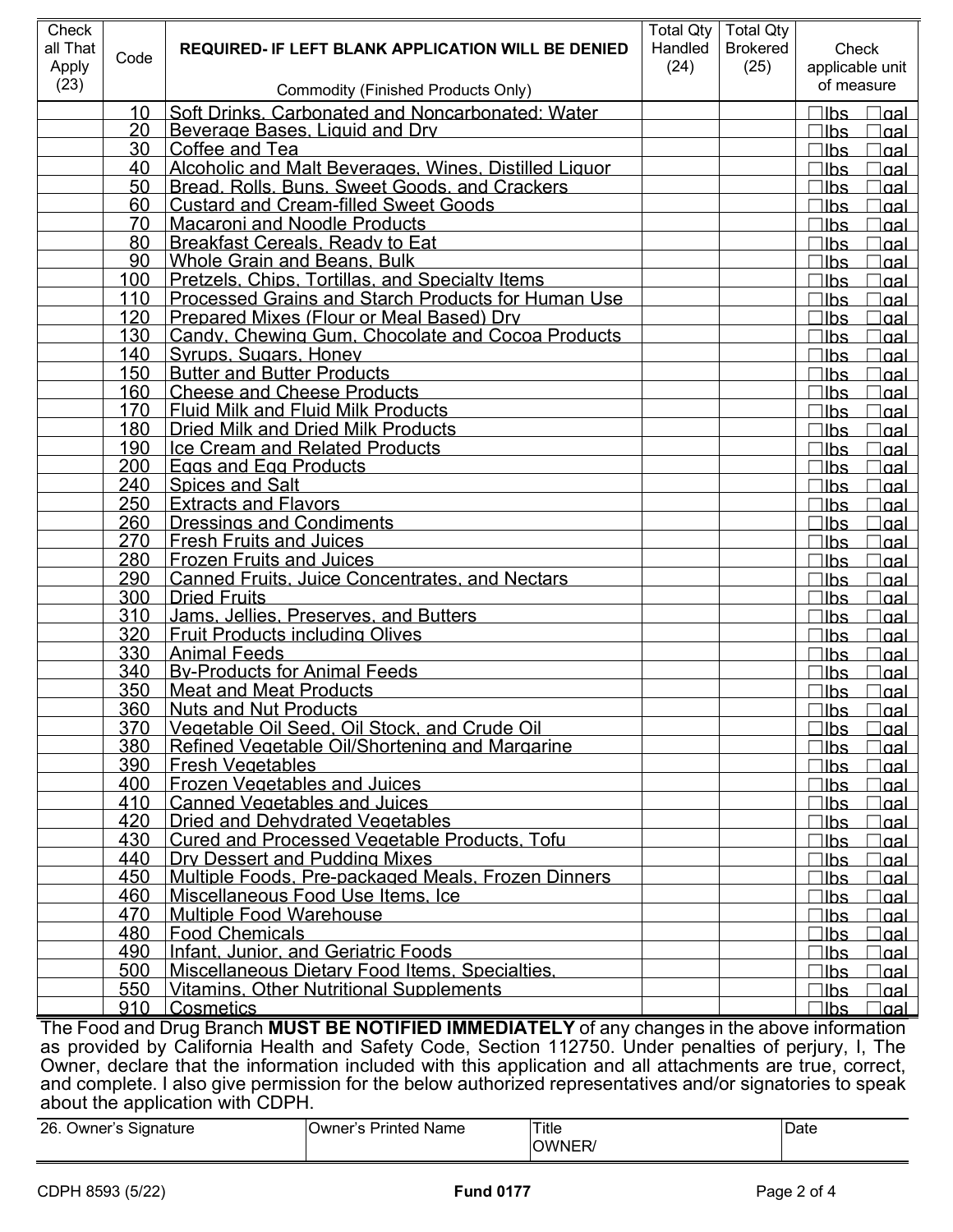## **Instructions for Completing the Organic Processed Product Registration Application**

**New Applicant/Renewal Applicant:** Place an (X) in the box next to New Applicant if your firm has not previously applied for an Organic Processed Product Registration at this location while under the current ownership. Place an (X) in the box to Renewal Applicant if your firm has already obtained an Organic Processed Product Registration for this location and you are renewing that registration. If this firm has changed location or ownership, please submit a new application for registration for the facility.

- 1. **Name of Firm:** Enter full name of business, corporation, company, or organization applying for licensure.
- 2. **DBA:** Enter any other name(s) your company is doing business as.
- 3.–5. **Facility Address:** Enter the number, street, city, state, and ZIP code for this facility location.
- 6.–8. **Mailing Address:** Enter the full mailing address if different from the facility address or P.O Box.
	- 9. **Country:** Enter the country where your facility is located if outside of the United States.
	- 10.**Website:** Enter the website address for your business if applicable.
	- 11.**Interstate Commerce:** Place an (X) in the boxes that correctly describe your business' receipt or distribution of products or materials through or into interstate commerce.
	- 12.**Type of Ownership:** Place an (X) in the box next to the appropriate legal description of the facility's ownership.
	- 13.**Owner's Name/Corporate Name:** Enter the owner's name here or (if applicable) the name of the corporation.
	- 14.**Owners' or Officers' Names and Titles:** List the business owners' or officers' names and titles.
	- 15.**Product Type:** Place an (X) in the box adjacent to the types of product(s) that your firm handles. Check all that apply.
	- 16.**Using a Co-packer:** Place an (X) in this box if you are using another registered firm to co-pack (process, package, or store) your organic products and provide the firm name and registration number.
	- 17.**Annual Gross Sales or Revenue:** This information will remain CONFIDENTIAL. Enter the total annual gross sales received from the sale of organic processed product commodities or total revenue received for processing/handling organic products at this facility. Use the most recent 12-month period for which you have records, or if none available, enter the projected gross revenue for the 12 months following the date of the registration application.
	- 18.**Certification Organizations:** Enter the name(s) and addresses of certification organizations or government entities certifying these product(s) as organic. If none, leave blank. If exempt from certification, check the box.

## 19.**Payment Codes:**

| <b>Gross Annual Sales or Revenue</b> | Annual<br>Fee | <b>Gross Annual Sales or Revenue</b> | Annual<br>Fee |
|--------------------------------------|---------------|--------------------------------------|---------------|
| A. \$0-\$5,000                       | \$50          | E. \$250,001-\$500,000               | \$400         |
| B. \$5,001-\$50,000                  | \$100         | F. \$500,001-\$1,500,000             | \$500         |
| C. \$50,001-\$125,000                | \$200         | G. \$1,500,001-\$2,500,000           | \$600         |
| D. \$125,001-\$250,000               | \$300         | H. \$2,500,001 and above             | \$700         |
|                                      |               | <b>Broker Only</b>                   | \$100         |

20.**Registration Fee Due:** Enter the amount checked under item 19 on the amount due line (a). Fees are non-refundable.